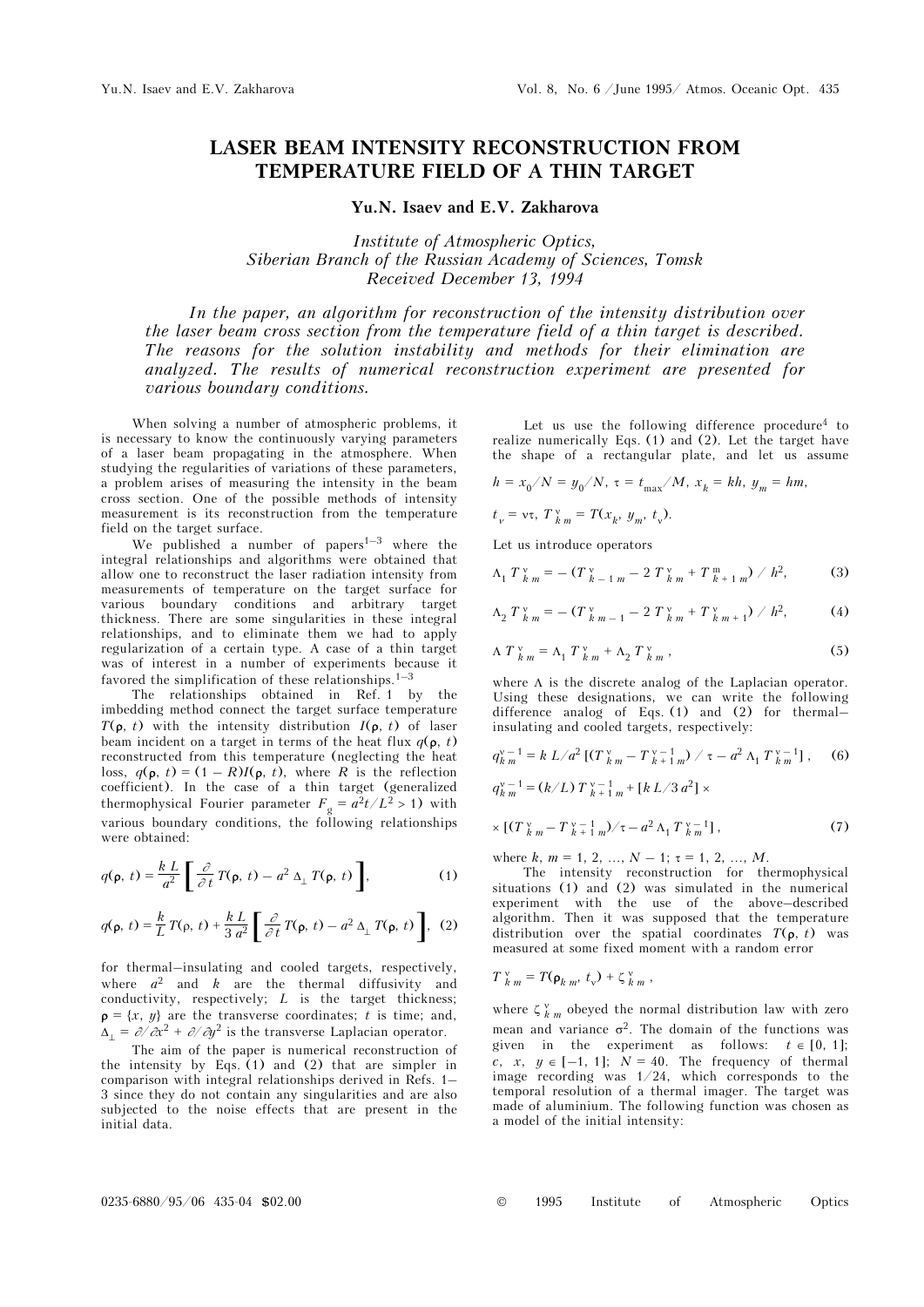$$
q(\mathbf{p}, t) = \exp\left\{-\alpha(x^2 + y^2)\right\} \Theta(\tau) f(\tau), \qquad (8)
$$

where  $\Theta(\tau) = \begin{cases} 1, & \tau \geq 0, \\ 0, & t < 0, \end{cases}$ 0,  $t < 0$ ,  $t \ge 1$ ,

and the form of  $f(\tau)$  was

$$
f_1(\tau) = 2.6 I_0 [\exp ((\tau - 0.5)^2 \alpha_2) - 0.8 \exp ((\tau - 0.5)^2 \alpha_3)] (9)
$$

for thermal–insulated target and

$$
f_2(\tau) = I_0 \exp\left\{-\frac{(\tau - 0.5)^2}{(0.5)^2 - (\tau - 0.5)^2}\right\}
$$
 (10)

for the cooled one,  $I_0 = 1 \text{ W/cm}^2$ ,  $\tau = t/t_0$ ,  $t_0 = 1 \text{ s}$ . It was chosen for both models  $\alpha = 4 \ln(10)$ ,  $\alpha_2 = 20$ , and  $\alpha_3 = 60$ . The dependence (8) is shown in Figs. 1*a* and 2*a* at two different moments  $t_8 = 0.3$  and  $t_{16} = 0.6$ , respectively (from all totality of temporal samples). The results of reconstruction for  $\sigma = 0.02$  are shown in Figs. 1*b* and 2*b*.

Let us comment upon the results obtained. The plots are indicative of instability of the difference scheme in this statement. The error in calculating the *l*th temperature derivative  $(l = 1, 2)$  consists of two components

$$
\delta = \delta_R + \delta_r,
$$

where  $\delta_R \sim h^p$  is the error in approximating the function in the vicinity of the expansion point (*p* is the order of accuracy),  $\delta_r \sim 1/h^l$  is the inherent random error connected with the error in measuring (*l* is the order of differentiation).

The Tikhonov regularization methods<sup>4</sup> are applied to the problems of this class, as well as the smoothing spline methods<sup>5,6</sup>; however, these methods become more cumbersome when solving three–dimensional problem. The choice of one or another calculation procedure is determined by the required accuracy. So for the experimental data processing it is preferable to use simpler methods that ensure satisfactory accuracy for further processing.



*FIG. 1. Reconstruction of the heat flux (* $W/cm<sup>2</sup>$ *) by Eqs. (8) and (9) for a thermal–insulated target: a) initial model distribution, b) reconstructed heat flux, c) smoothed solution. The normalized values of the corresponding quantities are plotted on the axes.*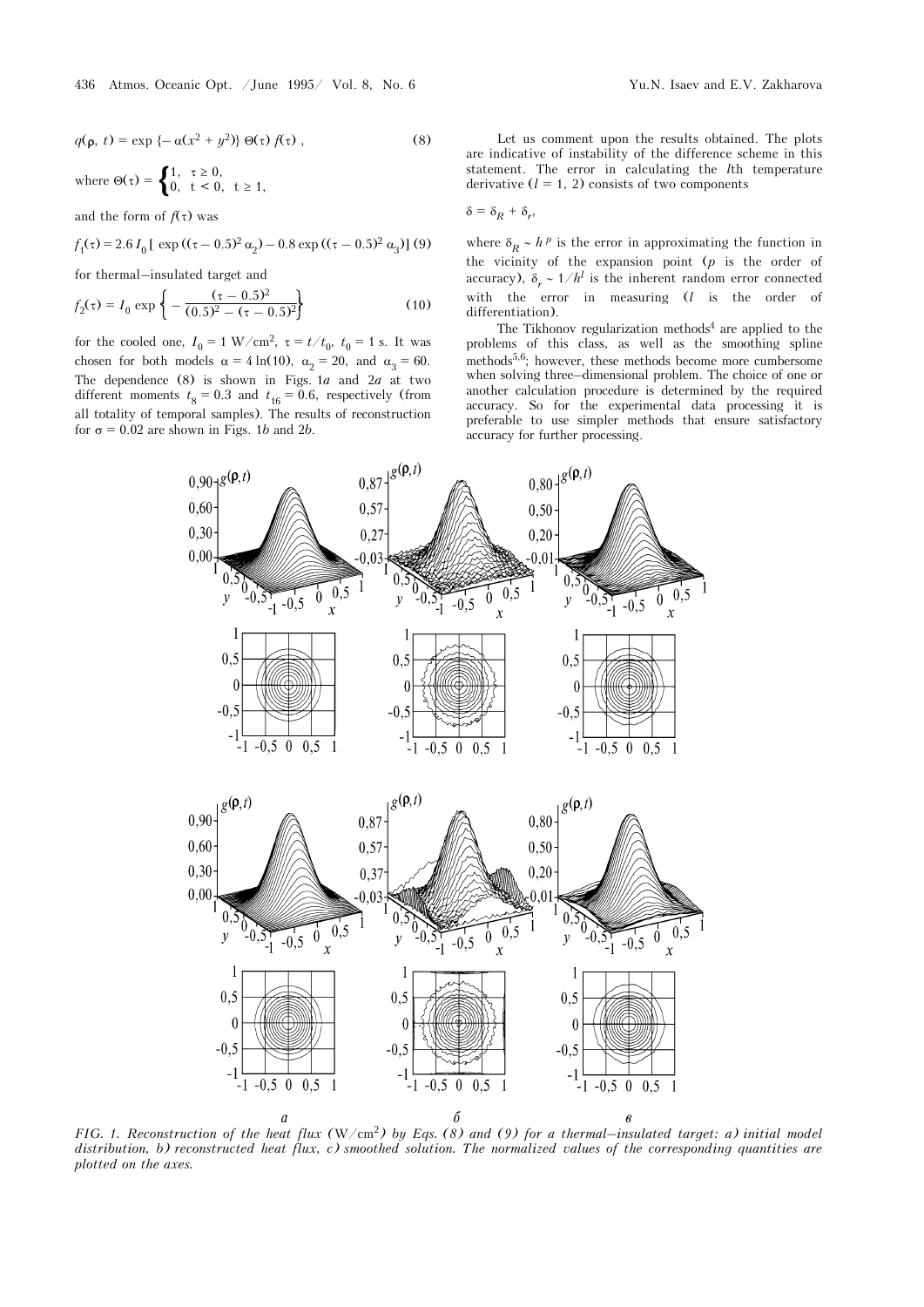

FIG. 2. Reconstruction of the heat flux  $(W/cm^2)$  by Eqs. (8) and (10) for a cooled target: a) initial model distribution, *b) reconstructed heat flux, c) smoothed solution.* 

The characteristic dependence of the error in the solution on the step size is shown in Fig. 3. The actual inherent error depends irregularly on the step size and randomly oscillates (see the dashed line in Fig. 3) within the limits determined by the majorant (the solid line). It is seen from the plot that regularization is efficient when the sampling step size increases, but in this case the resolution of algorithm decreases (the quality of reconstruction of fine structures deteriorates). So let us keep constant the sampling step size and decrease the effect of random errors  $\delta_r$ . To do this, we must perform filtration of initial data. A simple and effective filter that ensures satisfactory accuracy is the convolution of initial data with a certain stabilizing function.<sup>7,8</sup>

We have chosen  $sinc(x)$  as a stabilizing multiplier. It is a function of the following form:

$$
\operatorname{sinc}(x) = \sin \left( \kappa_{\max} \, x \right) / \pi \, x \tag{11}
$$

This multiplier imposes limitation on the spectral width and cuts off all unnecessary high–frequency noise components. The parameter  $\kappa_{\text{max}}$  in Eq. (11) is the cutoff spatial frequency chosen according to the Kotel'nikov sampling theorem<sup>7,9</sup>

$$
h=\pi/\kappa_{\max}.
$$

Assuming that the spatial resolution of the algorithm is limited by instrumental resolution, we find the parameter  $\kappa_{\text{max}}$ . Obviously, it is determined by the inequality

$$
\pi/2 h < \kappa_{\text{max}} < \pi/h \; .
$$

In our case,  $h = 0.05$  and  $\kappa_{\text{max}} \approx 30$ . The convolution and differentiation operators commute due to their linearity, so one can realize the smoothing procedure at the last stage of the algorithm. The result of convolution of the solution obtained with function (11) is shown in Figs. 1*c* and 2*c*. The maximum reconstruction error does not exceed 10%. In our opinion, these results are satisfactory. The presence of artefacts on the edges of the reconstructed flux is caused by the finite transverse target size and can be eliminated by way of increasing the target size.